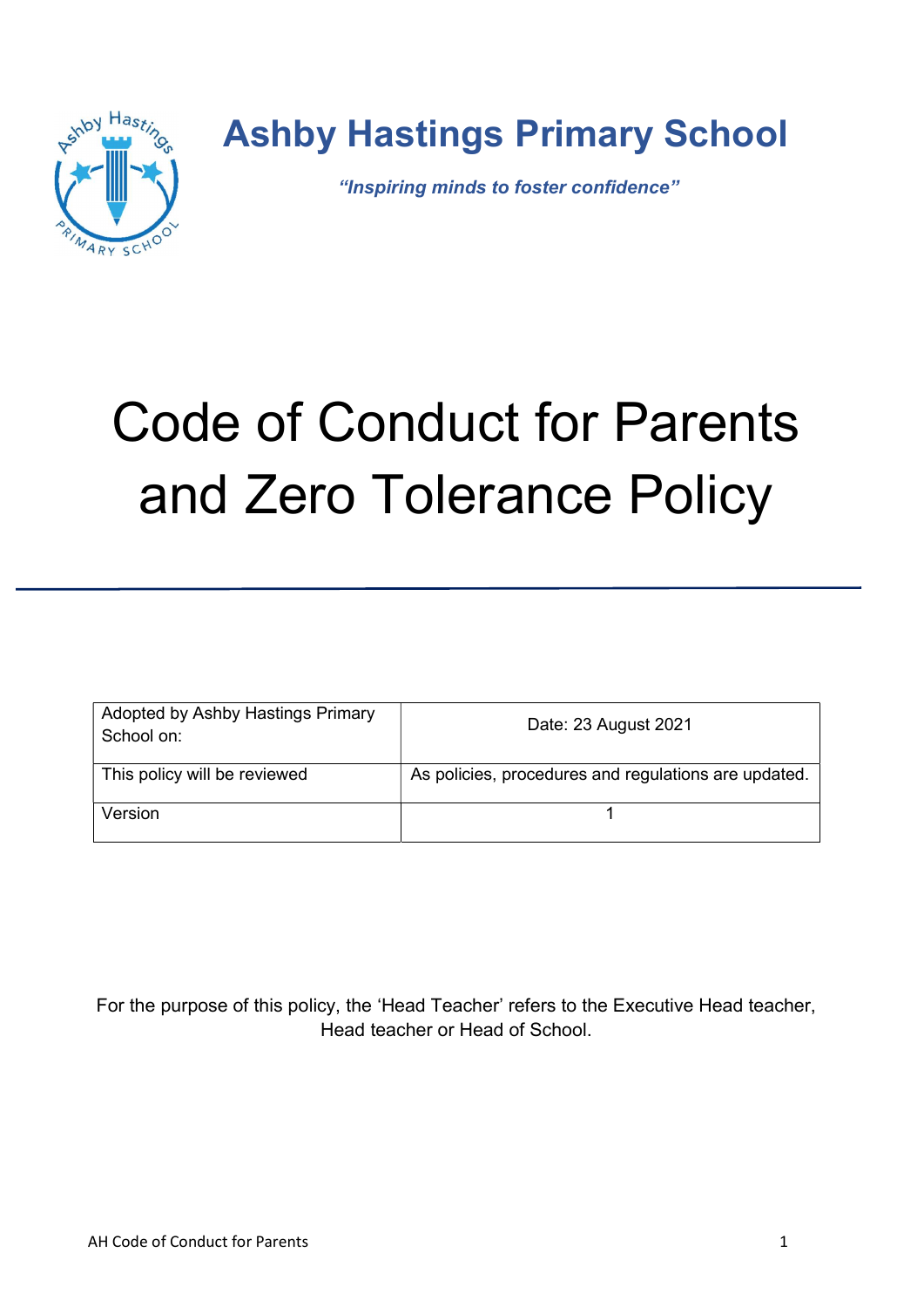#### Code of Conduct for Parents

Ashby Hastings Primary School is a welcoming, supportive and inclusive school and it is important that all members of the school community work together. We wish to build a reputation to be proud of and we depend on the entire school community to help us maintain and improve our children's learning.

We want our parents and carers to be supportive and friendly. Our parents/carers need to recognise that educating children is a process that involves partnership between home and school and understand the importance of a good working relationship to equip children with the necessary skills for adulthood.

For these reasons we welcome and encourage parents/carers to participate fully in the life of our school.

The purpose of this code is to provide a reminder to all parents, carers and visitors about expected conduct to ensure a safe and positive school environment for our children.

#### Respect and Concern for Others and their Rights

Parents and carers are allowed on to school premises by permission of the school; this may be withdrawn if necessary. We ask that parents sign in and register at the office to ask if staff are available to talk to them. Parents should not walk around school to classrooms, the staffroom or the head teacher's office unless they have been given permission to do so. Staff will always do their best to talk to parents, but this is not always possible, particularly during teaching times and unfortunately, we are not always able to re-arrange some commitments at short notice. If a member of staff is not available, then please make an appointment with the office.

For security reasons all visitors to school need to be let in to the premises by school staff. Therefore, we also ask that if you have been allowed into the school buildings that you don't let any other visitors through with you.

#### We expect parents and carers to show respect and consideration for others by:

- allowing plenty of time so that children arrive ready for a punctual start to the school day, to avoid disruption to their own learning and that of the entire class;
- supporting the respectful ethos of the school by setting a good example in their own speech and behaviour towards all members of the school community both on school premises and in its immediate area;
- working together with all staff for the benefit of the children. We ask you to contact the school to deal with any issues of concern. The school will discuss and clarify specific events, issues and queries in order to bring about a positive solution; in the rare event that an issue cannot be resolved informally and a parent/carer wishes to lodge a complaint, there is a formal complaints procedure to be followed.
- by ensuring that feedback is kind, helpful and specific
- respecting the school environment, including keeping the school tidy by not littering;
- parking carefully, considerately and in good time for the safety of the children, yourself and all road users;

#### In order to support the ethos of our school, we will not tolerate:

- disruptive behaviour which interferes with teaching, learning or administration within the school
- using loud and/or offensive language or displaying temper;
- threatening, intimidating or aggressive behaviour towards another adult or child; some actions may constitute an assault with legal consequences.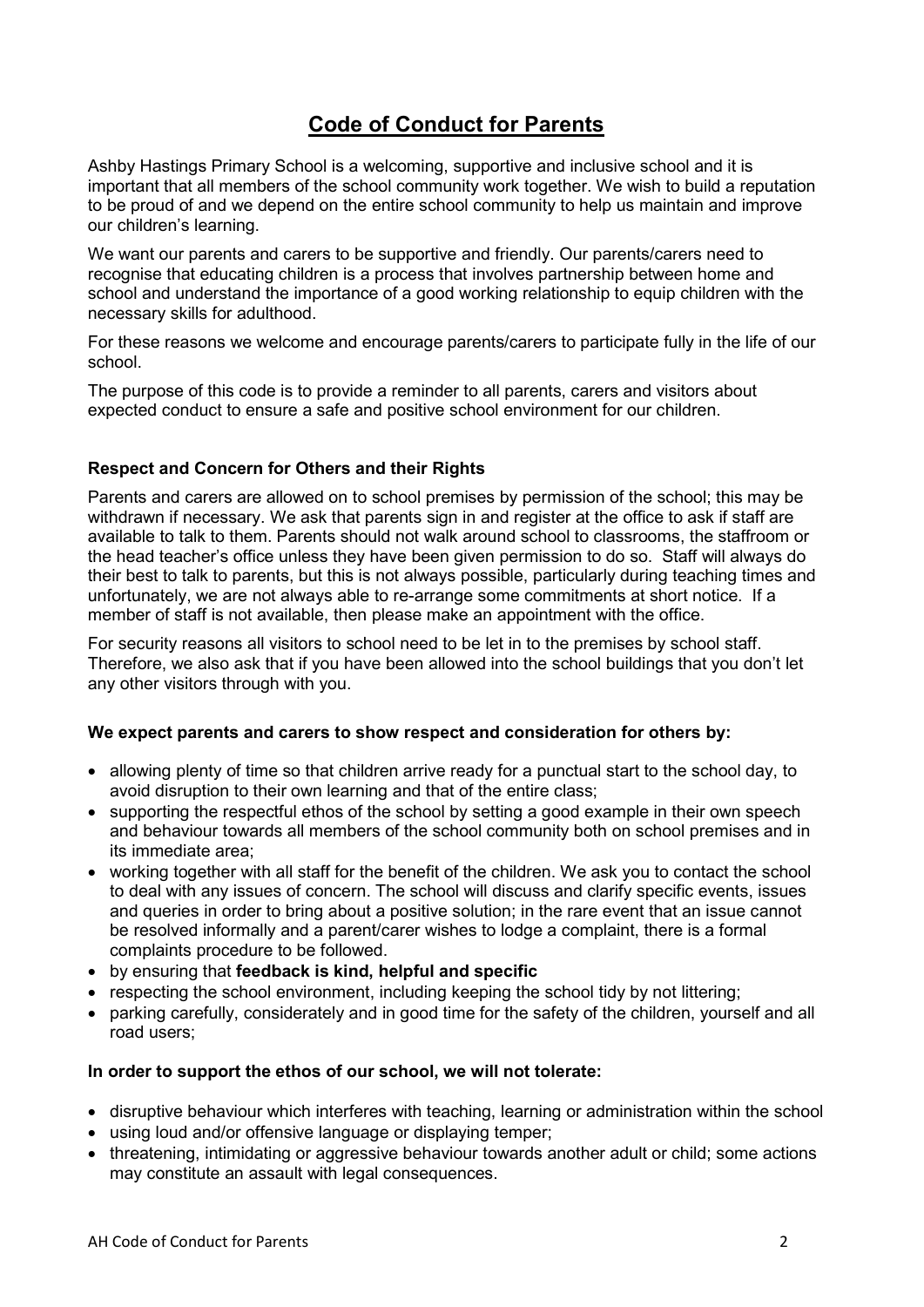- actions/comments causing mental & emotional abuse of staff
- abusive, threatening or damaging emails, phone, text or social media messages relating to the school;
- using tobacco, or being under the influence of alcohol or drugs on the school premises;
- damaging or destroying school property.

Governors may prohibit an offending adult from entering the school grounds to safeguard our school community. Adverse behaviour also may be reported to the Local Authority and police.

See our Zero Tolerance protocol in Appendix A